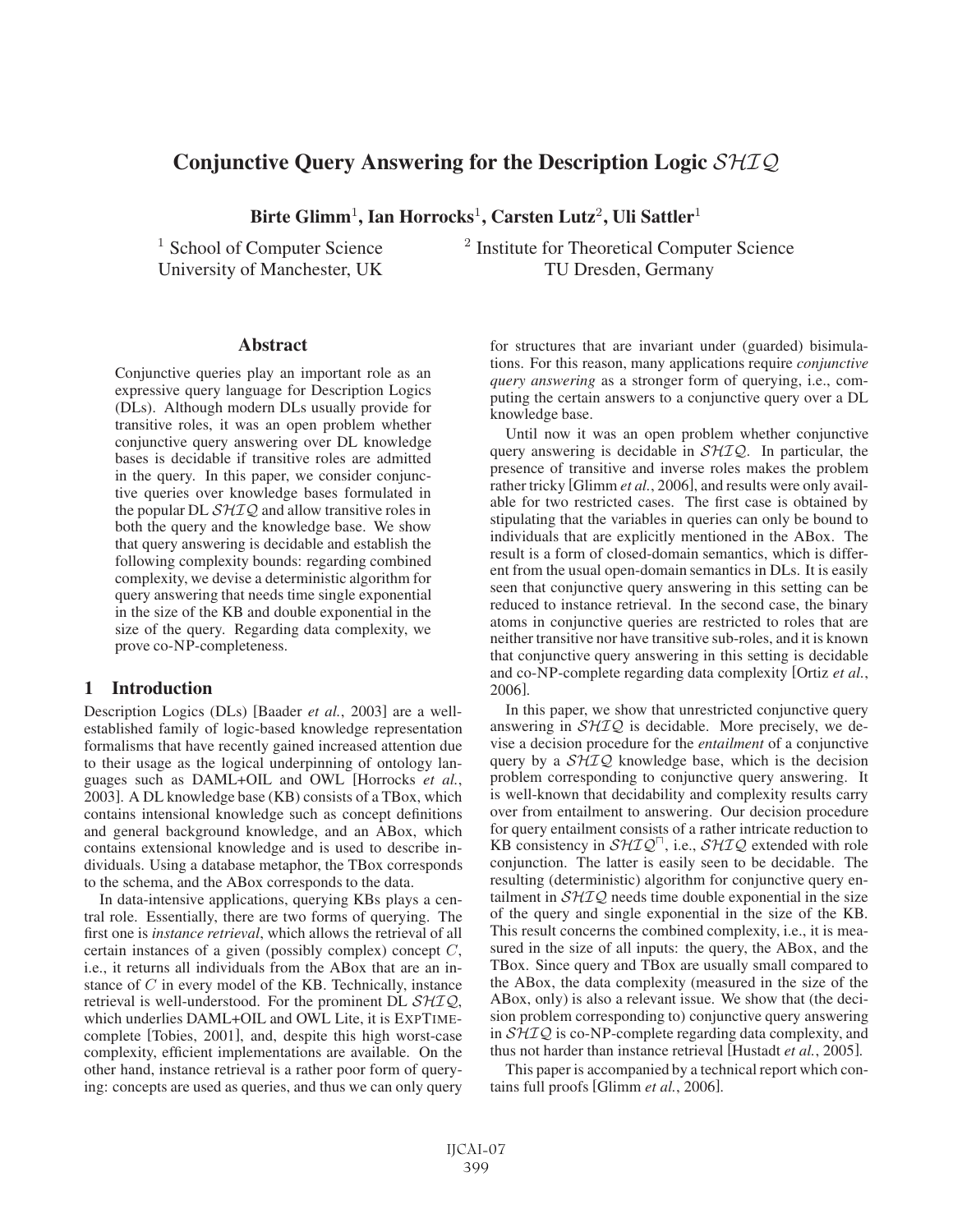# 2 Preliminaries

### Syntax and Semantics of SHIQ

Let  $N_c$ ,  $N_R$ , and  $N_l$  be sets of *concept names*, *role names*, and *individual names*. We assume that the role names contain a subset  $N_{tR} \subseteq N_R$  of *transitive role names*. A *role* is an element of  $N_R \cup \{r^- \mid r \in N_R\}$ , where roles of the form r<sup>−</sup> are called *inverse roles*. A *role inclusion* is of the form  $r \sqsubseteq s$  with r, s roles. A *role hierarchy* H is a finite set of role inclusions.

An *interpretation*  $\mathcal{I} = (\Delta^{\mathcal{I}}, \cdot^{\mathcal{I}})$  consists of a non-empty set  $\Delta^{\mathcal{I}}$ , the *domain* of  $\mathcal{I}$ , and a function  $\cdot^{\mathcal{I}}$ , which maps every concept name A to a subset  $A^{\mathcal{I}} \subseteq \Delta^{\mathcal{I}}$ , every role name  $r \in \mathsf{N}_{\mathsf{R}}$  to a binary relation  $r^{\mathcal{I}} \subseteq \Delta^{\mathcal{I}} \times \Delta^{\mathcal{I}}$  such that  $r^{\mathcal{I}}$ is transitive for every  $r \in N_{\text{tR}}$ , and every individual name a to an element  $a^{\mathcal{I}} \in \Delta^{\mathcal{I}}$ . An interpretation  $\mathcal I$  *satisfies* a role inclusion  $r \sqsubseteq s$  if  $r^{\mathcal{I}} \subseteq s^{\mathcal{I}}$ , and a role hierarchy  $\mathcal{H}$  if it satisfies all role inclusions in  $H$ . We use the following standard notation:

(1)  $\text{Inv}(r) := r^-$  if  $r \in \mathbb{N}_{\mathbb{R}}$  and  $\text{Inv}(r) := s$  if  $r = s^-$  for a role name s.

(2) For a role hierarchy  $H$ ,  $\sqsubseteq^*_{\mathcal{H}}$  is the reflexive transitive closure of  $\subseteq$  over  $\mathcal{H} \cup \{\ln(r) \subseteq \ln(v(s) \mid r \subseteq s \in \mathcal{H}\}\)$ , and we use  $r \equiv^*_{\mathcal{H}} s$  as an abbreviation for  $r \sqsubseteq^*_{\mathcal{H}} s$  and  $s \sqsubseteq^*_{\mathcal{H}} r$ .

(3) For a role hierarchy  $H$  and a role s, we define the set Trans $H$  of transitive roles as

$$
\{s \mid \exists \text{ role } r \text{ with } r \equiv^*_{\mathcal{H}} s \text{ and } r \in \mathsf{N}_{\mathrm{tR}} \text{ or } \mathsf{Inv}(r) \in \mathsf{N}_{\mathrm{tR}}\}.
$$

(4) A role r is called *simple* w.r.t. a role hierarchy  $H$  if, for each role s such that  $s \sqsubseteq_{\mathcal{H}}^* r$ ,  $s \notin \mathsf{Trans}_{\mathcal{H}}$ .

The subscript H of  $\frac{n}{\sum_{i=1}^{k}}$  and Trans $\frac{1}{n}$  is dropped if clear from the context. SHIQ*-concepts* (or concepts for short) are built inductively using the following grammar, where  $A \in N_{\mathsf{C}}$ ,  $n \in \mathbb{N}$ , r is a role, and s is a simple role:

$$
C ::= \top | \bot | A | \neg C | C_1 \sqcap C_2 | C_1 \sqcup C_2 |
$$
  
\n
$$
\forall r.C | \exists r.C | \leqslant ns.C | \geqslant ns.C.
$$

The semantics of  $\mathcal{SHIQ}$ -concepts is defined as usual, see e.g. [Horrocks *et al.*, 2000] for details.

A *general concept inclusion* (GCI) is an expression  $C \subseteq$  $D$ , where both  $C$  and  $D$  are concepts. A finite set of GCIs is called a *TBox*. An *assertion* is an expression of the form Solution 2. An assemble is an expression of the form<br>  $A(a), \neg A(a), r(a, b), \neg r(a, b)$ , or  $a \neq b$ , where A is a concept name, r is a role, and  $a, b \in N_1$ . An *ABox* is a finite set of assertions. We use  $Ind(A)$  to denote the set of individual names occurring in A. An interpretation I *satisfies* a GCI  $C \subseteq D$  if  $C^{\mathcal{I}} \subseteq D^{\mathcal{I}}$ . Satisfaction of assertions is defined in the obvious way, e.g.  $A(a)$  is satisfied if  $a^{\mathcal{I}} \in A^{\mathcal{I}}$ . An interpretation I *satisfies* a TBox (ABox) if it satisfies each GCI (assertion) in it.

Observe that, in ABox assertions  $C(a)$ , we require C to be a (possibly negated) concept name. This is a standard assumption when the data complexity of DLs is analyzed, see e.g. [Donini *et al.*, 1994]. In this paper, we will sometimes also allow ABox assertions  $C(a)$ , where C is an arbitrary concept. To make this explicit, we will call such ABoxes *generalized*.

A *knowledge base* (KB) is a triple  $(T, H, A)$  with  $T$  a TBox, H a role hierarchy, and A an ABox. Let  $\mathcal{K} = (\mathcal{T}, \mathcal{H}, \mathcal{A})$ 

be a KB and  $\mathcal{I} = (\Delta^{\mathcal{I}}, \cdot^{\mathcal{I}})$  an interpretation. An interpretation *I* satisfies K if it satisfies T,  $H$ , and A. If  $\Gamma$  is a TBox, ABox, or KB and  $\mathcal I$  satisfies  $\Gamma$ , we say that  $\mathcal I$  is a *model* of  $\Gamma$ and write  $\mathcal{I} \models \Gamma$ . A knowledge base K *is consistent* if it has a model.

#### Conjunctive Queries

Let  $N_V$  be a countably infinite set of *variables* disjoint from  $N_c$ ,  $N_R$ , and  $N_l$ . An *atom* is an expression  $A(v)$  (*concept atom*) or  $r(v, v')$  (*role atom*), where  $\overline{A}$  is a concept name,  $r$  is a role, and  $v, v' \in \mathbb{N}_{\mathsf{V}}$ . A *conjunctive query* q is a non-empty set of atoms. Intuitively, such a set represents the conjunction of its elements. We use  $Var(q)$  (Var $(at)$ ) to denote the set of variables occurring in the query q (atom  $at$ ). Let  $\mathcal I$  be an interpretation, q a conjunctive query, and  $\pi : \text{Var}(q) \to \Delta^2$  a total function. We write

- $\mathcal{I} \models^{\pi} C(v)$  if  $(\pi(v)) \in C^{\mathcal{I}}$ ;
- $\mathcal{I} \models^{\pi} r(v, v')$  if  $(\pi(v), \pi(v')) \in r^{\mathcal{I}};$

If  $\mathcal{I} \models^{\pi} at$  for all  $at \in q$ , we write  $\mathcal{I} \models^{\pi} q$  and call  $\pi$  a *match* for *I* and *q*. We say that *I satisfies q* and write  $I \models q$ if there is a match  $\pi$  for  $\mathcal I$  and  $q$ . If  $\mathcal I \models q$  for all models  $\mathcal I$  of a KB K, we write  $K \models q$  and say that K *entails q*.

The *query entailment problem* is defined as follows: given a knowledge base K and a query q, decide whether  $K \models q$ . It is well-known that query entailment and query answering can be mutually reduced and that decidability and complexity results carry over [Calvanese *et al.*, 1998; Horrocks and Tessaris, 2000]. In the remainder of this paper, we concentrate on query entailment.

For convenience, we assume that conjunctive queries are closed under inverses, i.e., if  $r(v, v') \in q$ , then  $Inv(r)(v', v) \in q$ . If we add or remove atoms from a query, we silently assume that we do this such that the resulting query is again closed under inverses. We will also assume that queries are connected. Formally, a query  $q$  (closed under inverses) is *connected* if, for all  $v, v' \in \text{Var}(q)$ , there exists a sequence  $v_0, \ldots, v_n$  such that  $v_0 = v, v_n = v'$ , and for all  $i < n$ , there exists a role *x* such that  $x(u_0, v_0) \in \mathcal{L}$ all  $i < n$ , there exists a role r such that  $r(v_i, v_{i+1}) \in q$ . A collection  $q_0, \ldots, q_k$  of queries is a *partitioning* of q if  $q = q_0 \cup \cdots \cup q_k$ ,  $\text{Var}(q_i) \cap \text{Var}(q_j) = \emptyset$  for  $i < j \leq k$ , and each  $q_i$  is connected. The following lemma shows that connectedness can be assumed w.l.o.g.

Lemma 1. *Let* K *be a knowledge base,* q *a conjunctive query, and*  $q_0, \ldots, q_n$  *a partitioning of q. Then*  $K \models q$  *iff*  $K \models q_i$ *for all*  $i \leq n$ *.* 

# 3 Forests and Trees

In this section, we carefully analyze the entailment of queries by knowledge bases and establish a set of general properties that will play a central role in our decision procedure. We start by showing that, in order to decide whether  $\mathcal{K} \models q$ , it suffices to check whether  $\mathcal{I} \models q$  for all models  $\mathcal{I}$  of  $\mathcal{K}$  that are of a particular shape. Intuitively, these models are shaped like a forest (in the graph-theoretic sense), modulo the fact that transitive roles have to be interpreted in transitive relations.

Let  $\mathbb{N}^*$  be the set of all (finite) words over the alphabet  $\mathbb{N}$ . A *tree* T is a non-empty, prefix-closed subset of IN<sup>∗</sup>. For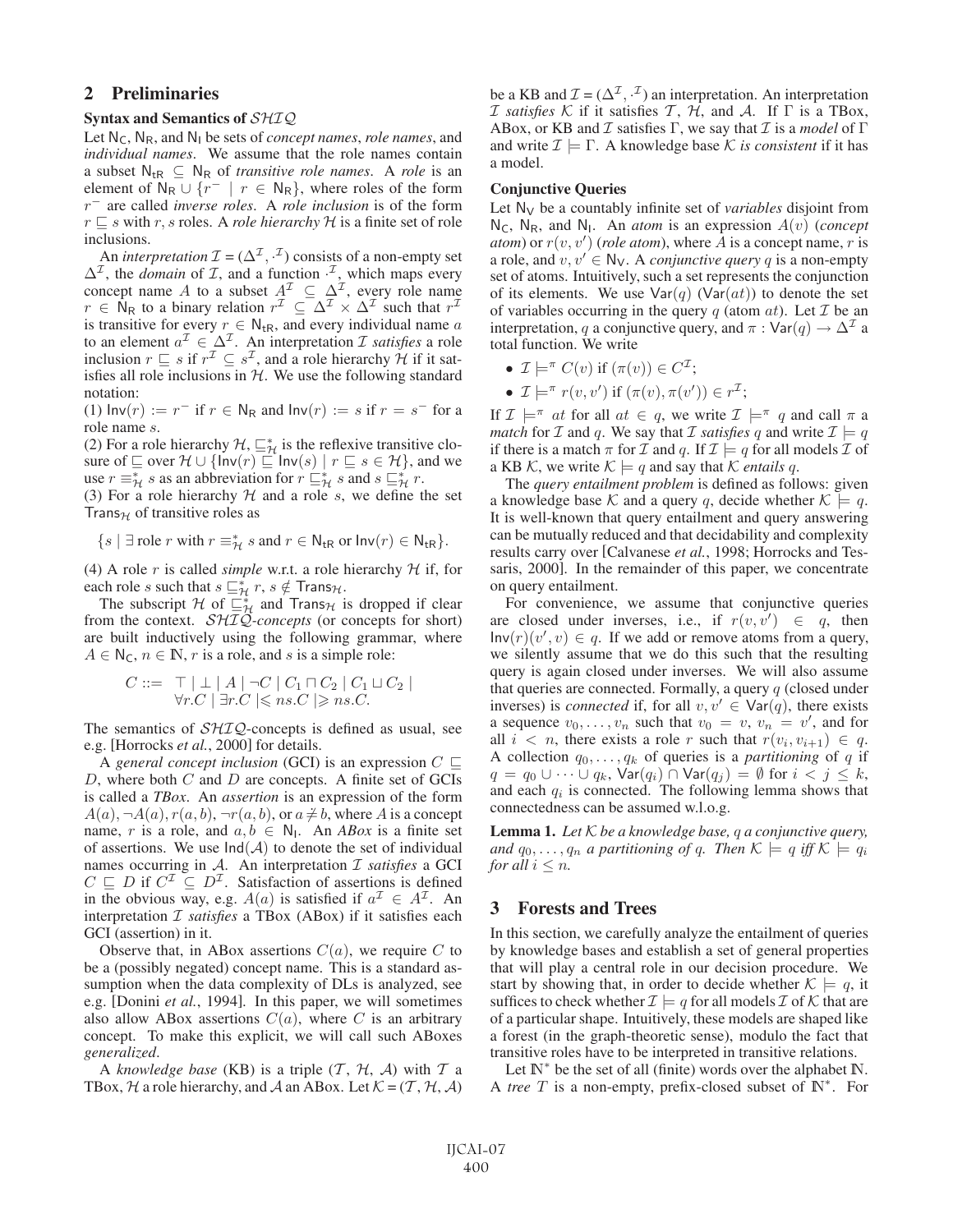$w, w' \in T$ , we call w' a *successor* of w if  $w' = w \cdot c$  for some  $c \in \mathbb{N}$ , where "·" denotes concatenation. We call w' a *neighbor* of  $w$  if  $w'$  is a successor of  $w$  or  $w$  is a successor of  $w'$ .

**Definition 2.** A *forest base for*  $K$  is an interpretation  $I$  that interpretes transitive roles in unrestricted (i.e., not necessarily transitive) relations and, additionally, satisfies the following conditions:

- T1  $\Delta^{\mathcal{I}} \subseteq \text{Ind}(\mathcal{A}) \times \mathbb{N}^*$  such that, for all  $a \in \text{Ind}(\mathcal{A})$ , the set  $\{w \mid (a, w) \in \Delta^{\mathcal{I}}\}$  is a tree;
- T2 if  $((a, w), (a', w')) \in r^{\mathcal{I}}$ , then either  $w = w' = \varepsilon$  or  $a = a'$  and w' is a neighbor of w;
- T3 for all  $a \in \text{Ind}(\mathcal{A}), a^{\mathcal{I}} = (b, \varepsilon)$  for some  $b \in \text{Ind}(\mathcal{A}).$

A model  $\mathcal I$  of  $\mathcal K$  is *canonical* if there exists a forest base  $\mathcal J$  for K such that  $\mathcal J$  is identical to  $\mathcal I$  except that, for all non-simple roles  $r$ , we have

$$
r^{\mathcal{I}} = r^{\mathcal{J}} \cup \bigcup_{s \sqsubseteq^* r, \ s \in \text{Trans}} (s^{\mathcal{J}})^+.
$$

In this case, we say that  $\mathcal J$  is a forest base *for*  $\mathcal I$ .

Observe that, in canonical models  $I$ , each individual  $a$  is mapped to a pair  $(b, \varepsilon)$ , where  $a = b$  does not necessarily hold. We need this since we do not adopt the *uniqe name assumption (UNA)*: if  $a, b \in \mathbb{N}_1$  with  $a \neq b$ , then we allow that  $a^{\mathcal{I}} = b^{\mathcal{I}}$ . If desired, the UNA can easily be adopted by adding an assertion  $a \neq b$  for each pair of individual names in  $Ind(A)$  to the ABox.

**Lemma 3.**  $K \not\models q$  *iff there exists a canonical model*  $I$  *of*  $K$ *such that*  $\mathcal{I} \not\models q$ *.* 

Proof. Using standard unravelling (see e.g. [Tobies, 2001]), each model of  $K$  can be converted into a canonical model of K. Moreover, if  $\mathcal{I} \models \mathcal{K}$  and  $\mathcal{I}'$  is the canonical model obtained by unravelling  $I$ , then it is not hard to show that  $\mathcal{I} \not\models q$  implies  $\mathcal{I}' \not\models q$ , for all conjunctive queries q.

Lemma 3 shows that, when deciding whether  $K \models q$ , it suffices to check whether  $\mathcal{I} \models q$  for all canonical models  $\mathcal{I}$  of  $\mathcal{K}$ . As a next step, we would like to show that, for canonical models *I*, to check whether  $I \models q$ , we can restrict our attention to a particular kind of match  $\pi$  for  $\mathcal I$  and  $q$ . A match  $\pi$  for  $\mathcal I$ and q is a *forest match* if, for all  $r(v, v') \in q$ , we have one of the following:

- $\pi(v), \pi(v') \in \mathsf{N}_1 \times \{\varepsilon\};$
- $\pi(v), \pi(v') \in \{a\} \times \mathbb{N}^*$  for some  $a \in \text{Ind}(\mathcal{A})$ .

Alas, it is not sufficient to only consider forest matches for  $I$ and q. Instead, we show the following: we can rewrite  $q$  into a set of queries  $Q$  such that, for all canonical models  $I$ , we have that  $\mathcal{I} \models q$  iff  $\mathcal{I} \models^{\pi} q'$  for some  $q' \in Q$  and forest match  $\pi$ . Intuitively, this complication is due to the presence of transitive roles.

**Definition 4.** A query q' is called a *transitivity rewriting* of q w.r.t.  $K$  if it is obtained from q by choosing atoms  $r_0(v_0, v'_0), \ldots, r_n(v_n, v'_n) \in q$  and roles  $s_0, \ldots, s_n \in$  Trans<sub>H</sub> such that  $s_i \sqsubseteq_{\mathcal{H}}^* r_i$  for all  $i \leq n$ , and then replacing  $r_i(v_i, v'_i)$  with

$$
s_i(v_i, u_i), s_i(u_i, v'_i)
$$
  
or  

$$
s_i(v_i, u_i), s_i(u_i, u'_i), s_i(u'_i, v'_i)
$$

for all  $i \leq n$ , where  $u_i, u'_i \notin \text{Var}(q)$ . We use  $\text{tr}_{\mathcal{K}}(q)$  to denote the set of all transitivity rewritings of q w.r.t.  $K$ .

We assume that  $tr_{\mathcal{K}}(q)$  contains no isomorphic queries, i.e., differences in (newly introduced) variable names are neglected. Together with Lemma 3, the following lemma shows that, to decide whether  $K \models q$ , it suffices to check the existence of some canonical model  $\mathcal{I}$ , some forest match  $\pi$ , and some  $q' \in \text{tr}_{\mathcal{K}}(q)$  such that  $\mathcal{I} \models^{\pi} q'.$ 

Lemma 5. Let  $I$  be a model of  $K$ .

- *1. If I is canonical and*  $\mathcal{I} \models q$ *, then there is a*  $q' \in \text{tr}_{\mathcal{K}}(q)$ such that  $\mathcal{I} \models^{\pi'} q'$ , with  $\pi'$  a forest match.
- *2. If*  $\mathcal{I} \models q'$  *with*  $q' \in \text{tr}_K(q)$ *, then*  $\mathcal{I} \models q$ *.*

**Proof.** (1) can be proved by using the match and the canonical structure of  $I$  to guide the rewriting process. (2) holds by definition of transitivity rewritings and the semantics.  $\Box$ 

The most important property of forest matches is the following: if  $\mathcal{I} \models^{\pi} q$  with  $\pi$  a forest match, then  $\pi$  splits the query q into several subqueries: the *base subquery*  $q_0$  contains all role atoms that are matched to root nodes:

$$
q_0 := \{r(v, v') \in q \mid \pi(v), \pi(v') \in \mathsf{N_I} \times \{\varepsilon\}\};
$$

Moreover, for each  $(a, \varepsilon) \in \mathbb{N}_1 \times \{\varepsilon\}$  which occurs in the range of  $\pi$ , there is an *object subquery*  $q_a$ :

$$
q_a := \{at \mid \forall v \in \text{Var}(at) : \pi(v) \in \{a\} \times \mathbb{N}^*\} \setminus q_0.
$$

Clearly,  $q = q_0 \cup \bigcup_a q_a$ . Although the resulting subqueries<br>are not a partitioning of c in the same of Section 2, one of the are not a partitioning of  $q$  in the sense of Section 2, one of the fundamental ideas behind our decision procedure is to treat the different subqueries more or less separately. The main benefit is that the object subqueries can be rewritten into treeshaped queries which can then be translated into concepts. This technique is also known as "rolling up" of tree conjunctive queries into concepts and was proposed in [Calvanese *et al.*, 1998; Horrocks and Tessaris, 2000].

Formally, a query q is *tree-shaped* if there exists a bijection  $\sigma$  from  $\text{Var}(q)$  into a tree T such that  $r(v, v') \in q$  implies that  $\sigma(v)$  is a neighbor of  $\sigma(v')$  in T. Before we show how to rewrite the object subqueries into tree-shaped queries, let us substantiate our claim that tree-shaped queries can be rolled up into concepts. The result of rolling up is not a  $\mathcal{SHIQ}$ concept, but a concept formulated in  $\mathcal{S}H\mathcal{IQ}^{\Box}$ , the extension of  $\mathcal{SHTQ}$  with role intersection. More precisely,  $\mathcal{SHTQ}^{\square}$  is obtained from  $\mathcal{SHIQ}$  by admitting the concept constructors  $\exists \alpha$ .C,  $\forall \alpha$ .C,  $\le \alpha$ .C, and  $\ge \alpha$ .C, where  $\alpha$  is a role conjunction  $r_1 \sqcap \cdots \sqcap r_k$  with the  $r_i$  (possibly inverse) roles.<br>Let a be a tree shaped query and  $\tau$  a bijection from

Let q be a tree-shaped query and  $\sigma$  a bijection from  $\text{Var}(q)$ into a tree T. Inductively assign to each  $v \in \text{Var}(q)$  a  $\mathcal{SHIQ}^{\Box}$ -concept  $C_q(v)$ :

• if  $\sigma(v)$  is a leaf of T, then  $C_q(v) := \prod_{A(v) \in q} A$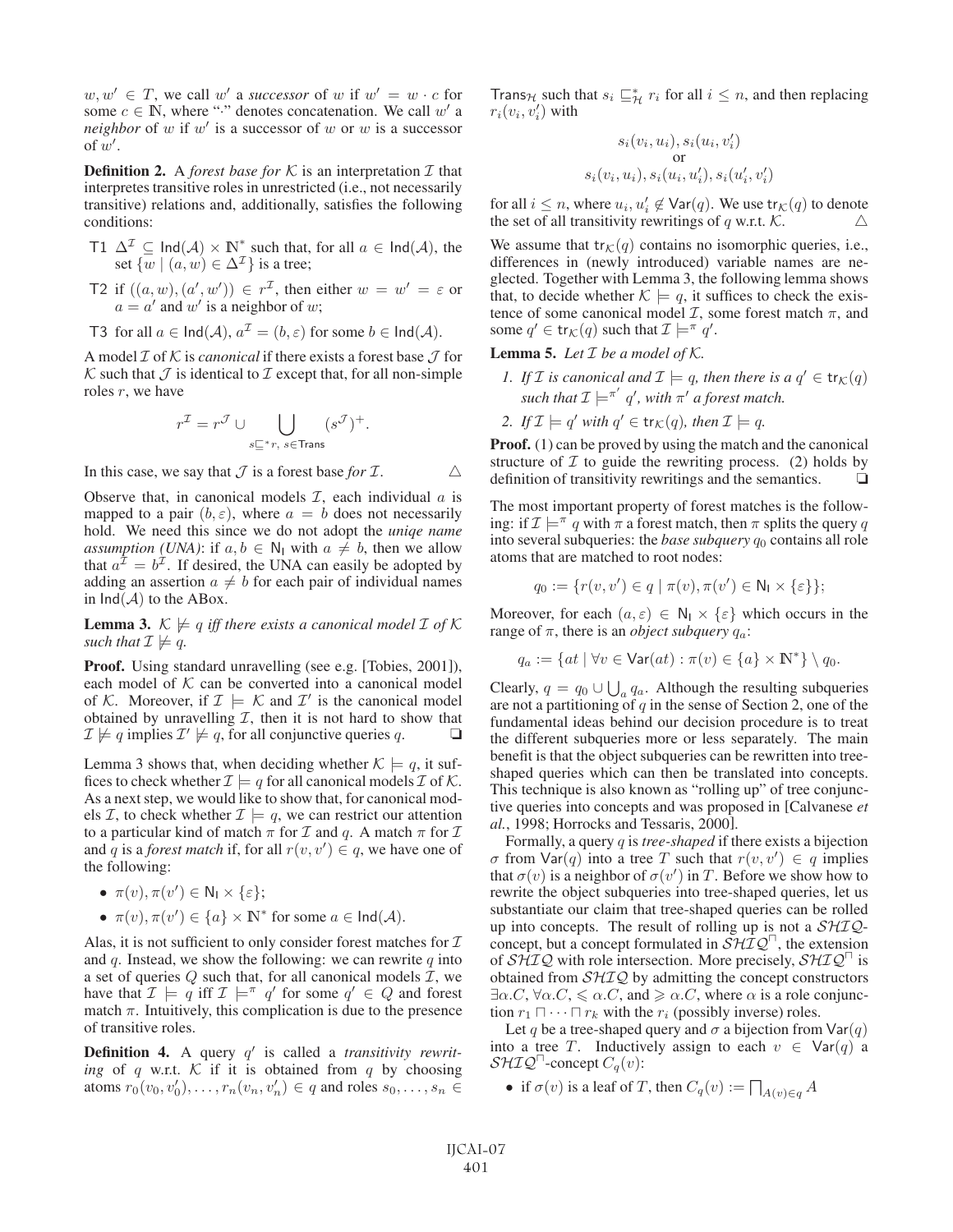• if  $\sigma(v)$  has successors  $\sigma(v_1), \ldots, \sigma(v_n)$  in T, then

$$
C_q(v) := \prod_{A(v) \in q} A \sqcap \prod_{1 \leq i \leq n} \exists \big( \prod_{r(v,v_i) \in q} r\big). C_q(v_i).
$$

Then the rolling up  $C_q$  of q is defined as  $C_q(v_r)$ , where  $v_r$ is such that  $\sigma(v_r) = \varepsilon$ . (Recall that  $\sigma$  is a bijection, hence, such a  $v_r$  exists.) The following lemma shows the connection between the query and the rolled up concept.

Lemma 6. *Let* q *be a tree-shaped query and* I *an interpretation.* Then  $\mathcal{I} \models q$  iff  $C_q^{\mathcal{I}} \neq \emptyset$ .

We now show how to transform a query  $q$  into a set  $Q$  of treeshaped ones. To describe the exact goal of this translation, we need to introduce tree matches as a special case of forest matches: a match  $\pi$  for a canonical model  $\mathcal I$  and  $q$  is a *tree match* if the range of  $\pi$  is a subset of  $\{a\} \times \mathbb{N}^*$ , for some  $a \in N_1$ . Now, our tree transformation should be such that

(\*) whenever  $\mathcal{I} \models^{\pi} q$  with  $\mathcal{I}$  a canonical model and  $\pi$  a tree match, then  $\mathcal{I} \models^{\pi'} q'$  for some (treeshaped) query  $q' \in Q$  and tree match  $\pi'$ .

Recall the splitting of a query into a base subquery and a set of object subqueries  $q_a$ , induced by a forest match  $\pi$ . It is not hard to see that for each  $q_a$ , the restriction of  $\pi$  to  $\text{Var}(q_a)$  is a tree match for  $\mathcal I$  and  $q_a$ . Thus, object subqueries together with their inducing matches  $\pi$  satisfy the precondition of  $(*)$ .

The rewriting of a query into a tree-shaped one is a three stage process. In the first stage, we derive a *collapsing*  $q_0$  of the original query q by (possibly) identifying variables in  $q$ . This allows us, e.g., to transform atoms  $r(v, u), r(v, u'), r(u, w), r(u', w)$  into a tree shape by identifying  $u$  and  $u'$ . In the second stage, we derive an *extension*  $q_1$  of  $q_0$  by (possibly) introducing new variables and role atoms that make certain existing role atoms  $r(v, v')$ redundant, where  $r$  is non-simple. In the third stage, we derive a *reduct*  $q'$  of  $q_1$  by (possibly) removing redundant role atoms, i.e., atoms  $r(v, v<sup>T</sup>)$  such that there exist atoms  $s(v_0, v_1), \ldots, s(v_{n-1}, v_n) \in q$  with  $v_0 = v, v_n = v', s \sqsubseteq^* r$ ,<br>and  $s \in$  Trans. Combining the extension and reduct steps all and  $s \in$  Trans. Combining the extension and reduct steps allows us, e.g., to transform a non-tree-shaped "loop"  $r(v, v)$ into a tree shape by adding a new variable  $v'$  and edges  $s(v, v'), s(v', v)$  such that  $s \sqsubseteq^* r$  and  $s \in$  Trans, and then removing the redundant atom  $r(v, v)$ .

In what follows, the *size* |q| of a query q is defined as the number of atoms in q.

**Definition 7.** A *collapsing* of q is obtained by identifying variables in q. A query  $q'$  is an *extension* of q w.r.t. K if:

1.  $q \subseteq q'$ ; 2.  $A(v) \in q'$  implies  $A(v) \in q$ ; 3.  $r(v, v') \in q' \setminus q$  implies that r occurs in K; 4.  $|\textsf{Var}(q')| \leq 4|q|;$ 5.  $|\{r(v, v') \in q' \mid r(v, v') \notin q\}| \leq 171|q|^2$ . A query  $q'$  is a *reduct* of q w.r.t.  $K$  if: 1.  $q' \subseteq q$ ;

2. 
$$
A(v) \in q
$$
 implies  $A(v) \in q'$ ;

3. if  $r(v, v') \in q \setminus q'$ , then there is a role s such that  $s \sqsubseteq^* r$ ,  $s \in$  Trans, and there are  $v_0, \ldots, v_n$  such that  $v_0 = v$ ,  $v_n = v'$ , and  $s(v_i, v_{i+1}) \in q'$  for all  $i < n$ .

A query  $q'$  is a *tree transformation* of q w.r.t. K if there exist queries  $q_0$  and  $q_1$  such that

- $q_0$  is a collapsing of  $q$ ,
- $q_1$  is an extension of  $q_0$  w.r.t. K, and
- $q'$  is a tree-shaped reduct of  $q_1$ .

We use  $tt_K(q)$  to denote the set of all tree transformations of q w.r.t.  $K$ .

We remark that Condition 5 of query extensions is not strictly needed for correctness, but it ensures that our algorithm is only single exponential in the size of  $K$ . As in the case of  $tr_{\mathcal{K}}(q)$ , we assume that  $tr_{\mathcal{K}}(q)$  does not contain any isomorphic queries.

The next lemma states the central properties of tree transformations. Before we can formulate it, we introduce two technical notions. Let  $q' \in \text{tt}_K(q)$ ,  $\mathcal{I} \models^{\pi} q$ , and  $\mathcal{I} \models^{\pi'} q'$ . Then  $\pi$  and  $\pi'$  are called  $\varepsilon$ -*compatible* if the following holds: if  $v \in \text{Var}(q)$ , v was identified with variable  $v' \in \text{Var}(q')$ during the collapsing step, and at least one of  $\pi(v)$ ,  $\pi'(v')$  is in  $N_1 \times {\varepsilon}$ , then  $\pi(v) = \pi'(v')$ . Furthermore, we call  $\pi$  an *a-tree match* if  $\pi(v) \in \{a\} \times \mathbb{N}^*$  for all  $v \in \text{Var}(q)$ .

**Lemma 8.** Let  $I$  be a model of  $K$ .

- *1. If I is canonical and*  $\pi$  *an a-tree match with*  $\mathcal{I} \models^{\pi} q$ *, then there is a*  $q' \in \mathsf{tt}_{\mathcal{K}}(q)$  *and an a-tree match*  $\pi'$  *such that*  $\mathcal{I} \models^{\pi'} q'$  *and*  $\pi$ *,*  $\pi'$  *are*  $\varepsilon$ *-compatible.*
- 2. If  $q' \in \mathsf{tt}_{\mathcal{K}}(q)$  and  $\mathcal{I} \models^{\pi'} q'$ , then there is a match  $\pi$ *with*  $\mathcal{I} \models^{\pi} q$  *and*  $\pi$ *,*  $\pi'$  *are*  $\varepsilon$ *-compatible.*

**Proof.** The proof of (2) is straightforward, but the proof of (1) is quite complex. The basic idea behind the proof of (1) is that, given a canonical model  $\mathcal I$  of  $\mathcal K$  and a tree match  $\pi$  such that  $\mathcal{I} \models^{\pi} q$ , we can use  $\pi$  and  $\mathcal{I}$  to guide the transformation process. The bounds of  $4|q|$  and  $171|q|^2$  in Conditions 4 and 5 of extensions are derived by computing the maximum number of variables and atoms that might be introduced in the guided transformation process.

Intuitively, using *a*-tree matches and  $\varepsilon$ -compatibility in Lemma 8 ensures that, if we are given a match for the base subquery and a tree match for a tree transformation of each object subquery, then we can construct a forest match of the original query.

### 4 The Decision Procedure

Let  $K$  be a knowledge base and q a conjunctive query such that we want to decide whether  $K \models q$ . A *counter model* for K and q is a model  $\mathcal I$  of K such that  $\mathcal I \not\models q$ . In the following, we show how to convert  $K$  and q into a sequence of knowledge bases  $\mathcal{K}_1, \ldots, \mathcal{K}_\ell$  such that (i) every counter model for  $K$  and q is a model of some  $K_i$ , (ii) every canonical model of a  $\mathcal{K}_i$  is a countermodel for  $\mathcal K$  and  $q$ , and (iii) each consistent  $\mathcal{K}_i$  has a canonical model. Thus,  $\mathcal{K} \models q$  iff all the  $\mathcal{K}_i$  are inconsistent. This gives rise to two decision procedures: a deterministic one in which we enumerate all  $\mathcal{K}_i$  and which we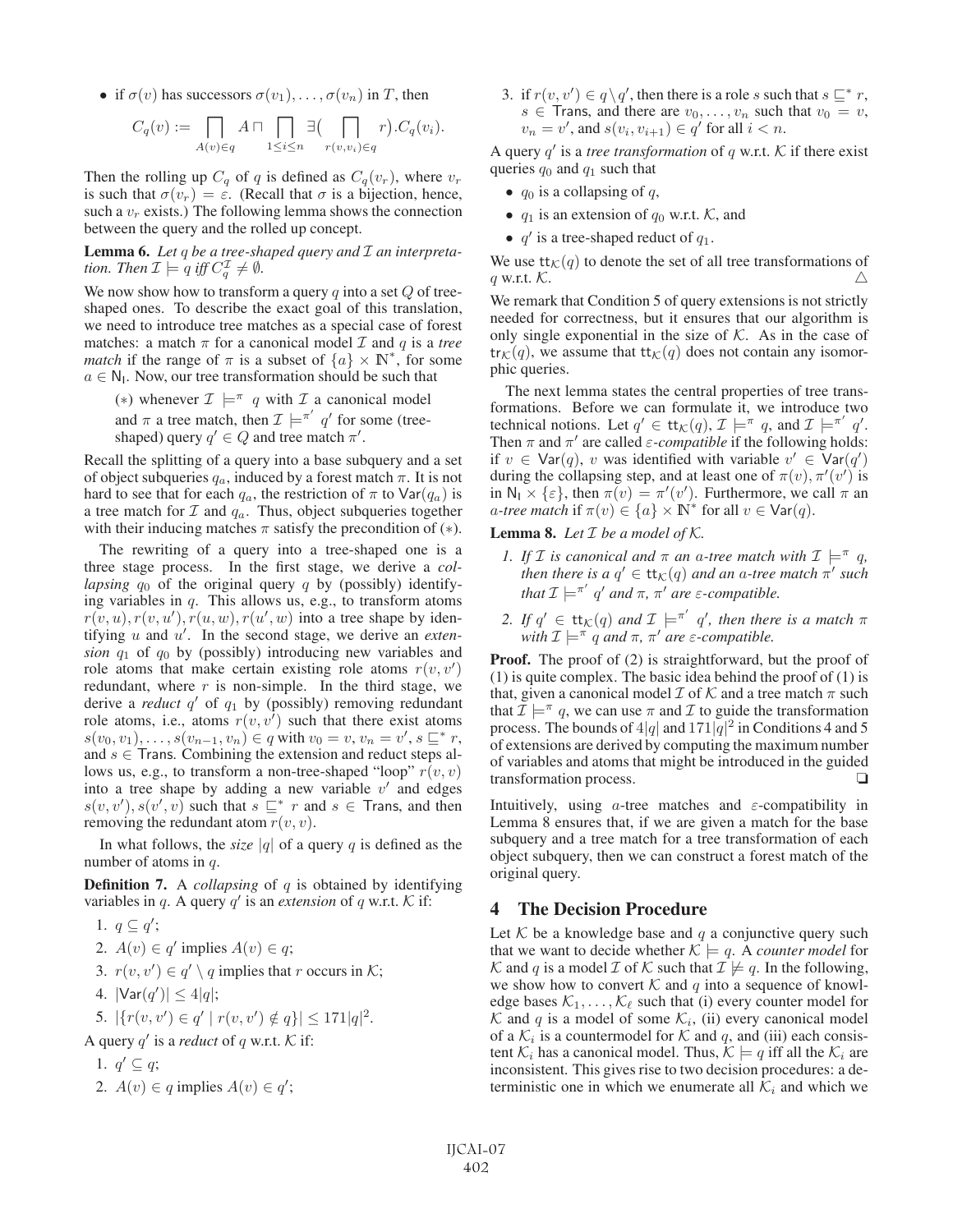use to derive an upper bound for combined complexity; and a non-determinstic one in which we guess a  $\mathcal{K}_i$  and which yields a tight upper bound for data complexity.

Since the knowledge bases  $\mathcal{K}_i$  involve concepts obtained by rolling up tree-shaped queries, they are fomulated in  $\dot{S} H I Q^{\Box}$  rather than in  $\dot{S} H I Q$ . More precisely, each KB  $K_i$ is of the form  $(T \cup T_q, H, A \cup A_i)$ , where

- $(\mathcal{T}, \mathcal{H}, \mathcal{A})$  is a  $\mathcal{SHIQ}$  knowledge base;
- $\mathcal{T}_q$  is a set of GCIs  $\top \sqsubseteq C$  with C a  $\mathcal{SHIQ}^{\sqcap}$  concept;
- $A_i$  is a generalized  $\mathcal{SHIQ}^{\sqcap}$ -ABox<sup>1</sup> such that  $Ind(\mathcal{A}_i) \subseteq Ind(\mathcal{A}).$

In what follows, we call knowledge bases of this form *extended* knowledge bases. Using a standard unravelling argument, it is easy to establish Property (iii) from above, i.e., every consistent extended knowledge base  $K$  has a canonical model.

The actual construction of the extended knowledge bases is based on the analysis in Section 3. To start with, Lemma 3 and 5 imply the following: to ensure that a canonical model of an extended KB is a counter model for  $K$  and q, it suffices to prevent forest matches of all queries  $q' \in \text{tr}_{\mathcal{K}}(q)$ . In order to prevent such matches, we use the parts  $\mathcal{T}_q$  and  $\mathcal{A}_i$  of extended knowledge bases.

More precisely, we distinguish between two kinds of forest matches: tree matches and *true* forest matches, i.e., forest matches that are not tree matches. Preventing tree matches of a  $q' \in \text{tr}_{\mathcal{K}}(q)$  in a canonical model is relatively simple: by Lemmas 8 and 6, it suffices to ensure that, for all  $q'' \in$  $\text{tt}_K(q')$ , the corresponding concept  $C_{q''}$  does not have any instances. Therefore,  $\mathcal{T}_q$  is defined as follows:

$$
\mathcal{T}_q = \{ \top \sqsubseteq \neg C_{q''} \mid q'' \in \mathsf{tt}_{\mathcal{K}}(q') \text{ for some } q' \in \mathsf{tr}_{\mathcal{K}}(q) \}.
$$

It is easily seen that true forest matches  $\pi$  always involve at least one ABox individual (i.e.,  $\pi(v) \in \mathbb{N}_1 \times \{\varepsilon\}$  for at least one variable  $v$ ). In order to prevent true forest matches, we thus use an ABox  $A_i$ . Intuitively, we obtain the ABoxes  $A_1, \ldots, A_\ell$  by considering all possible ways of adding assertions to K such that, for all queries  $q' \in \text{tr}_{\mathcal{K}}(q)$ , all true forest matches are prevented. This gives rise to the knowledge bases  $\mathcal{K}_1,\ldots,\mathcal{K}_{\ell}.$ 

As suggested in Section 3, we can prevent a true forest match  $\pi$  of  $q' \in \text{tr}_{\mathcal{K}}(q)$  by splitting  $\pi$  into a base subquery and a number of object subqueries and then making sure that either the base query fails to match (this involves only individual names from the ABox) or at least one of the object subqueries fails to have a tree match. In Section 3, however, we used a concrete forest match  $\pi$  to split a query into subqueries. Here, we do not have a concrete  $\pi$  available and must consider *all possible ways* in which a forest match can split a query.

Let  $q' \in \text{tr}_{\mathcal{K}}(q)$ . A *splitting candidate* for  $q'$  is a partial function  $\tau : \text{Var}(q') \to \text{Ind}(\mathcal{A})$  with non-empty domain. For  $a \in \text{Ind}(\mathcal{A})$ , we use Reach $(a, \tau)$  to denote the set of variables  $v \in \text{Var}(q')$  for which there exists a sequence of variables  $v_0, \ldots, v_n, n \geq 0$ , such that

- $\tau(v_0) = a$  and  $v_n = v$ ;
- for all  $i \leq n$ ,  $\tau(v_i) = a$  or  $\tau(v_i)$  is undefined;
- for all  $i < n$ , there is a role r s.t.  $r(v_i, v_{i+1}) \in q'$ .

We call  $\tau$  a *split mapping* for q' if, for all  $a, b \in \text{Ind}(\mathcal{A})$ ,  $a \neq$ b implies Reach $(a, \tau)$  ∩ Reach $(b, \tau) = \emptyset$ . Intuitively, each split mapping  $\tau$  for  $q'$  represents the set of forest matches  $\pi$ of q' such that  $\pi(v)=(\tau(v), \varepsilon)$  for all v in the domain of  $\tau$ . Each injective split mapping for q' induces a splitting of  $q'$  into a base query and object queries. Split mappings  $\tau$ need not be injective, however, and thus the general picture is that they induce a splitting of the collapsing  $q''$  of  $q'$  obtained by identifying all variables  $v, v'$  with  $\tau(v) = \tau(v')$ . This splitting is as follows:

$$
q_0^{\tau} := \{r(v, v') \in q'' \mid \tau(v), \tau(v') \text{ is defined}\}
$$
  

$$
q_a^{\tau} := \{at \in q'' \mid \text{Var}(at) \subseteq \text{Reach}(a, \tau)\} \setminus q_0^{\tau}
$$

for all  $a \in N_1$  that are in the range of  $\tau$ . Observe that the condition which distinguishes splitting candidates and split mappings ensures that  $a \neq b$  implies  $\text{Var}(q_a^{\tau}) \cap \text{Var}(q_b^{\tau}) = \emptyset$ . This condition is satisfied by the splittings described in Section 3, and it is needed to independently roll up the subqueries  $q_a^{\tau}$  into concepts.

In the following, we use  $\mathsf{sub}(q)$  to denote the set of subqueries of  $q$ , i.e., the set of non-empty subsets of  $q$ . Let

$$
Q:=\{q_3\,|\,\exists q_1,q_2\colon q_1\in {\rm tr}_{\mathcal K}(q), q_2\in {\rm sub}(q_1), q_3\in {\rm tr}_{\mathcal K}(q_2)\}
$$

and let  $cl(q)$  be the set of rolled up concepts  $C_{q'}$ , for all  $q' \in Q$ . A  $\mathcal{S}H\mathcal{IQ}^{\Box}$  ABox  $\mathcal{A}'$  is called a *q-completion* if it contains only assertions of the form

- $\neg C(a)$  for some  $C \in \text{cl}(q)$  and  $a \in \text{Ind}(\mathcal{A})$  and
- $\neg r(a, b)$  for a role name r occurring in Q and  $a, b \in$  $Ind(\mathcal{A}).$

Let  $\tau$  be a split mapping for  $q' \in \text{tr}_{\mathcal{K}}(q)$  and  $\mathcal{A}'$  a qcompletion. We say that  $A'$  *spoils*  $\tau$  if one of the following holds:

- (a) there is an  $r(v, v') \in q_0^{\tau}$  such that  $\neg r(\tau(v), \tau(v')) \in \mathcal{A}'$ ;
- (b) there is an a in the range of  $\tau$  such that  $\neg C(a) \in \mathcal{A}'$ , where

$$
C:=\bigsqcup_{q''\in\mathsf{tt}_{\mathcal{K}}(q^\tau_a)}C_{q''}.
$$

Intuitively, (b) prevents tree matches of the object subqueries, c.f. Lemmas 8 and 6.

Finally, a *q*-completion A' is called a *counter canidate* for K and q if for all  $q' \in \text{tr}_{\mathcal{K}}(q)$  and all split mappings  $\tau$  for  $q'$ , A' spoils  $\tau$ . Let  $A_1, \ldots, A_\ell$  be all counter candidates for K and q and  $\mathcal{K}_1,\ldots,\mathcal{K}_\ell$  the associated extended KBs.

**Lemma 9.**  $K \models q$  *iff*  $K_1, \ldots, K_\ell$  *are inconsistent.* 

We now define the two decision procedures for query entailment in  $\mathcal{SHTQ}$ : in the deterministic version, we generate all q-completions A' of A and return " $K \models q$ " if all generated  $A'$  that are a counter candidate give rise to an inconsistent extended KB. Otherwise, we return " $K \not\models q$ ". In the nondeterministic version, we guess a q-completion  $A'$  of A, return " $\mathcal{K} \not\models q$ " if  $\mathcal{A}'$  is a counter candidate and the associated

<sup>&</sup>lt;sup>1</sup>Recall that an ABox is *generalized* if it admits assertions  $C(a)$ with C an arbitrary concept.